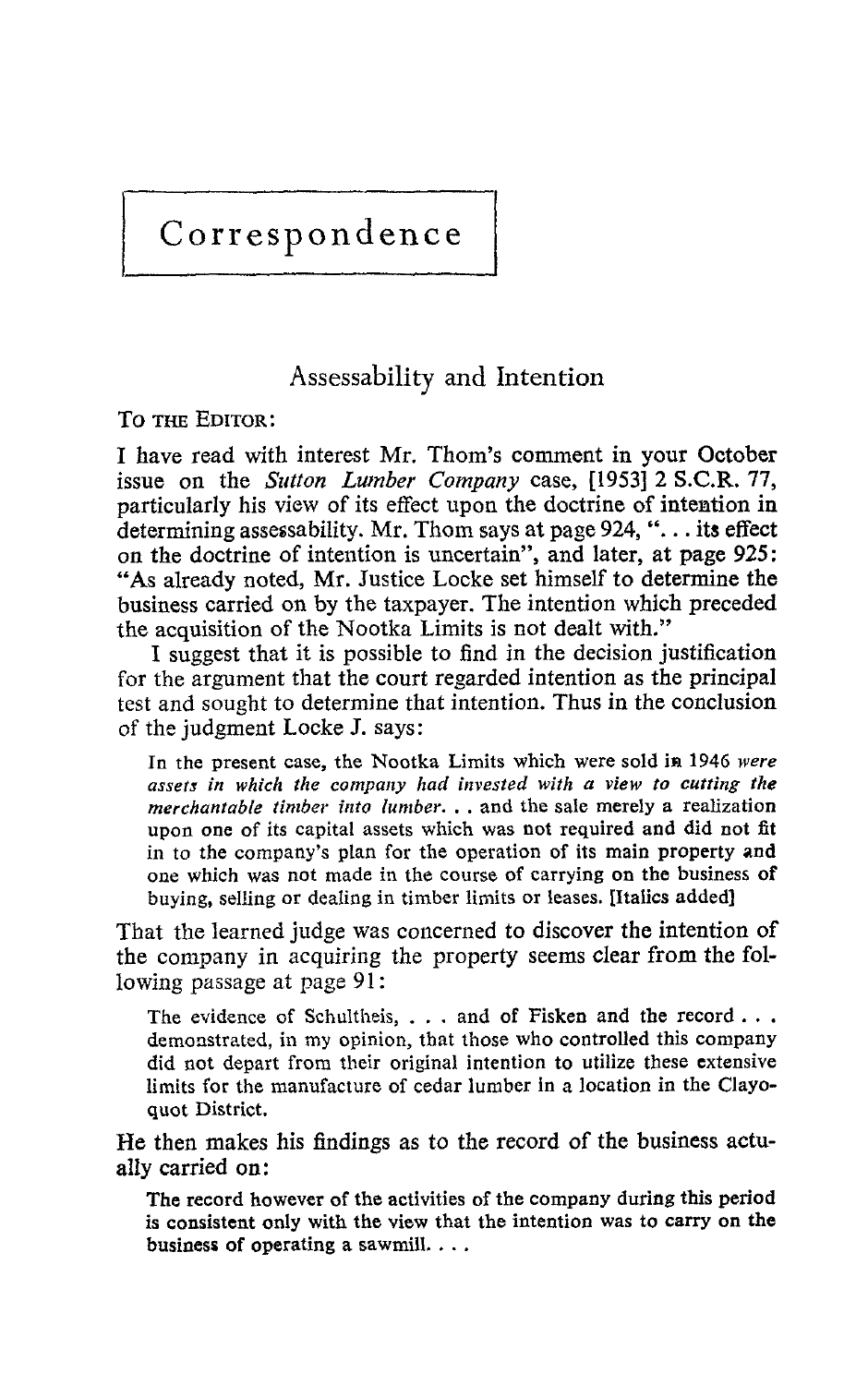The question as to whether or not the present Appellant was engaged in the business of buying timber limits or acquiring timber leases with a view to dealing in them for the purpose of profit is a question of fact which must be determined upon the evidence. [Italics added]

It is submitted that the test of intention was also applied in Anderson Logging Company v. The King, [1925] S.C.R.  $45$ :

The essential conditions of assessability (where a profit proposed to be assessed is the profit derived from a sale of part of the company's property) appear to be that the company is dealing with its property in a manner contemplated by the memorandum of association as a class of operation in which the company was to engage, and moreover, that the governing purpose in acquiring the property had been to turn it to account for the profit of the shareholders, by sale if necessary. [Italics added]

The difficulty of course is to apply this test to the facts, particularly when, as with timber, the purchase may have been made many years before the sale. In the Sutton Lumber case the court looked at the record of the business actually carried on because the directors, who controlled and directed the company's activities at the time of the purchase, were dead. The problem is not what principles of law should be applied. It is a problem of proof, and the solution varies with the kind of evidence proffered. In the Anderson Logging case the lack of any other evidence made the company's objects as contained in its memorandum decisive; in the Sutton Lumber case the death of all the directors who could have given direct evidence made the company's record of activities decisive. The Supreme Court of Canada has still to deal with the problem of the comparative weight to be given to statements of the directors in office at the time of purchase as against the company's record of activities. This point was dealt with by the Exchequer Court in *Gairdner Securities Limited* and is presumably an issue in the appeal to the Supreme Court. But again the problem is the weight of evidence and the manner of proof, and the solution will vary with the particular evidence in each case.

J. ALAN BAKER\*

### TO THE EDITOR:

Thank you for the opportunity of reading Mr. Baker's letter in which he questions my comment on the Supreme Court judgment in the Sutton Lumber case. I am glad to see that Mr. Baker appreciates that I was not attempting to draw any firm conclusions from that judgment. Undoubtedly Mr. Justice Locke referred to the factor of intention, but the gist of my comment was that the

\*of Crease, Davey, Lawson, Davis, Gordon & Baker, .Victoria, B.C.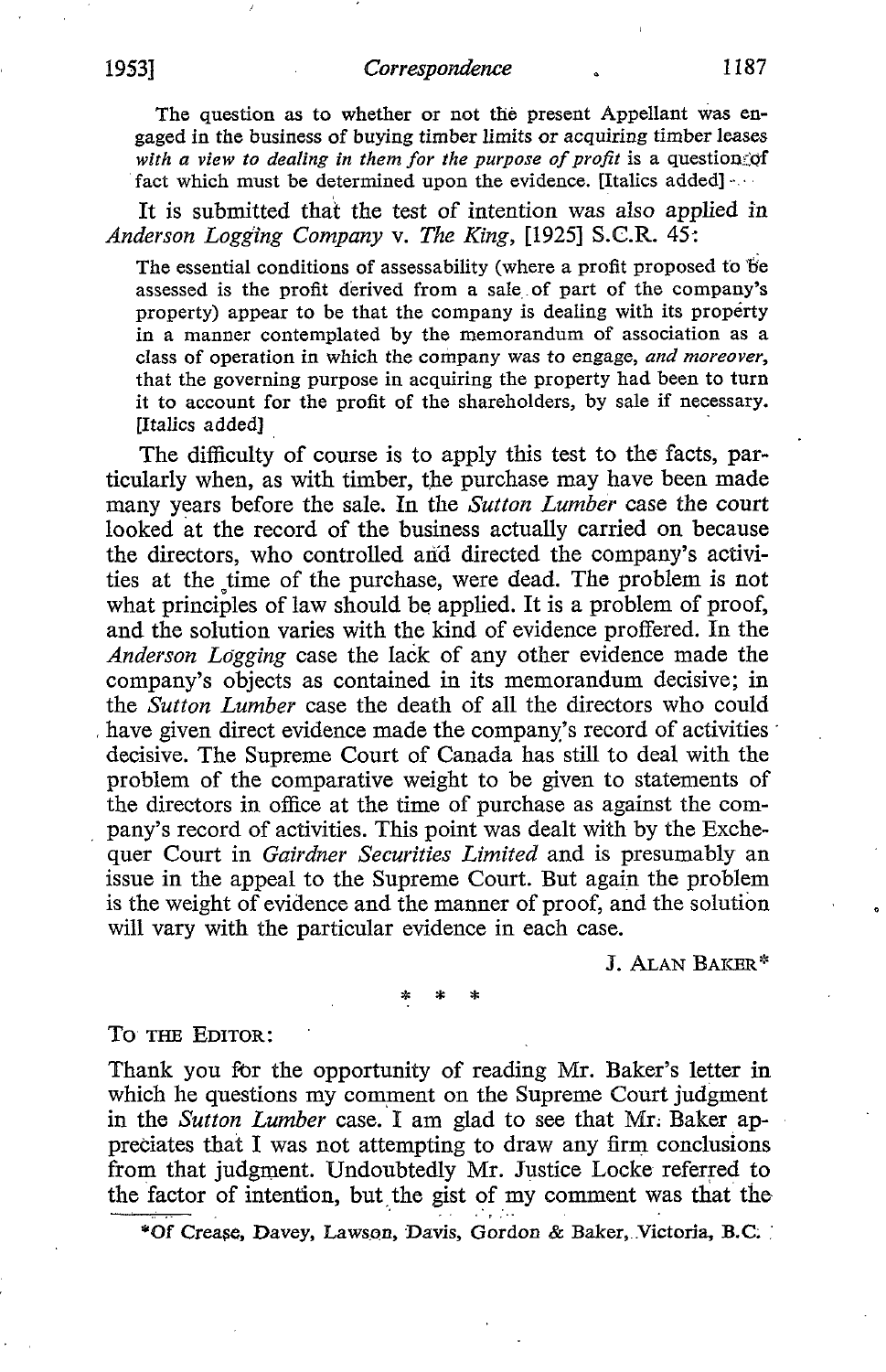intention with which he was concerned appeared to be directed to the general operations of the company. The intention in acquiring the Nootka Limits was really not discussed at all and the implication seems to be that it was a pretty casual purchase. It was not until some years later that these limits were found to be unsuited to the company's operations and the decision was then promptly made to sell them.

To the conclusion of the judgment, where it is said that these limits were assets in which the company had invested with a view to cutting merchantable timber, might fairly be added, "sight unseen and subject to being sold if not suitable". If this qualification is valid, then it is fair to suggest that at the time of the purchase there was an intention to sell if the investment turned out to be impracticable, as indeed it did. It was for this reason <sup>I</sup> suggested that the effect of the judgment on the doctrine of intention is uncertain.

STUART THOM\*

## Natural Law

TO THE EDITOR :

<sup>I</sup> have read with interest Professor W. Friedmann's remarks in your November issue concerning Mr. T. P. Slattery's review of the Notre Dame Institute's volume on natural law. As <sup>a</sup> result, <sup>I</sup> should like to offer this brief comment.

Professor Friedmann's chief complaint is that the historic values attributed to natural law are actually formulas designed to support some particular political faith. Furthermore, says Professor Friedmann, natural law represents man's yearning for absolute standards, whereas it should be recognized that political and social faiths constitute "values not of eternal but of human society, subject to changing beliefs, pressures and conflicts".

Considering the latter point first, whydoes Professor Friedmann distinguish between what is *eternal* and what is *human?* Is not human nature essentially the same always and everywhere? That is, is not man, essentially speaking, a rational, free being who is an end, not a means, and (contrary to Holmes) whose dignity must always be respected? If not, is he sometimes or somewhere a mere animal who may be used or disposed of as such?

Political and social faiths may indeed change. But have we no measure beyond the existent faith? Writing thousands of years ago, Aristotle said some men were by nature slaves. Was he right

<sup>\*</sup>Mr. Thom, since the comment referred to in his letter was published, has joined the firm of Osler, Hoskin & Harcourt, Toronto.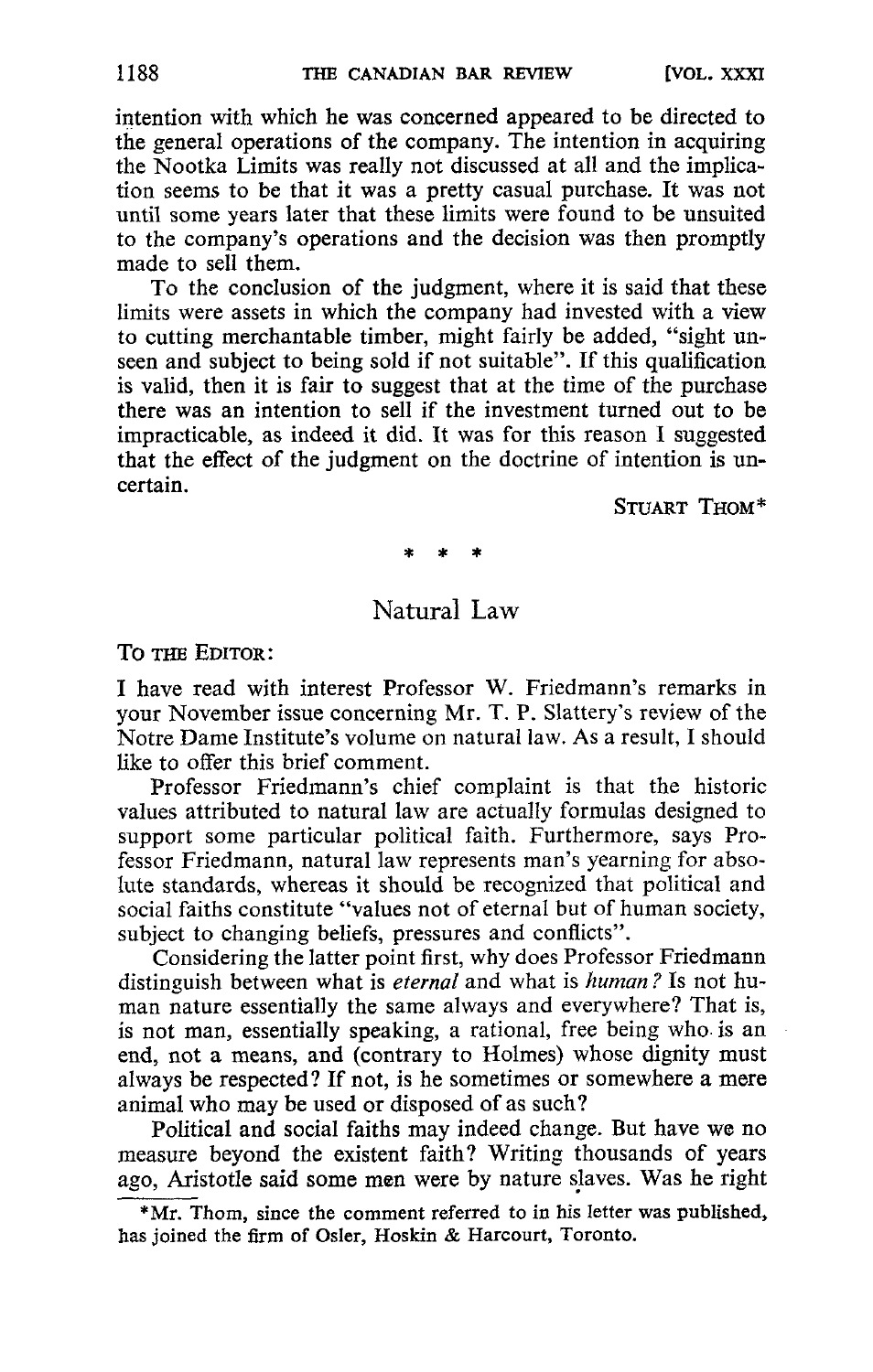and are we, who condemn slavery, wrong? Naziism was a political and social faith. Was it right, for its own time, or for any time?

This leads to the other point mentioned by Professor Friedmann, namely, that historically natural law has actually been a cloak for some particular political faith. But surely it is more than that. In this respect, I prefer the following statement of Professor Friedmann, which appears in his book Legal Theory (1947, p. 18):

It would be simple to dismiss the whole idea of natural law as a hypocritical disguise for concrete political aspirations and no doubt it has sometimes exercised little more than this function. But there is infinitely more in it.

It is true, of course, that natural law has been abused. So has liberty, so has reason, so has loyalty, and every other good thing. It is the task of the historian to chart the abuse. It is the task of the moralist and of the philosopher to distinguish between the good and the bad, and if he has nothing but the current moresto go by, he may as well abandon the task.

The natural law (in the social sphere) prescribes that we seek the common good, or, putting it another way, that we do good to others, harm no one and render to each his own. Surely that is absolute and universal: that is, in no circumstances ought we to seek evil rather than good. And surely we know, in some fundamental respects at least, what the social good is : for example, the right to go on living; the right to be free in certain basic respects, such as in conscience, thought and speech; the right to marry and maintain a home and children; the right to possess one's body and one's reputation free from attack ; the right to equality under the law; the fair distribution of the burdens of government; and the maintenance of civil peace and order. And these goods are to be determined by reference to the dignity of *human* nature as contrasted with that of lower forms of life.

It goes without saying that the application of these principles to a particular society through positive laws involves relativity in various degrees, because positive laws must deal with the contingent circumstances of time and place. But, since positive laws should always be designed to achieve the common good, they are rooted and founded in that good, and that good is stable in regard to those aspects of man which characterize him essentially, without regard to time and place.

Being a first principle, the natural law is indemonstrable. For the same reason, it need not be demonstrated.

In the preface to his work Legal Theory, Professor Friedmann sums up the essence of his legal philosophy by saying, "Ultimate values must be believed, they cannot be proved". My only opposition to that is that it is not a true dichotomy. What is *ultimate* is by its nature incapable of proof. But in this case the alternative is.

Ó

 $\hat{\mathcal{L}}$